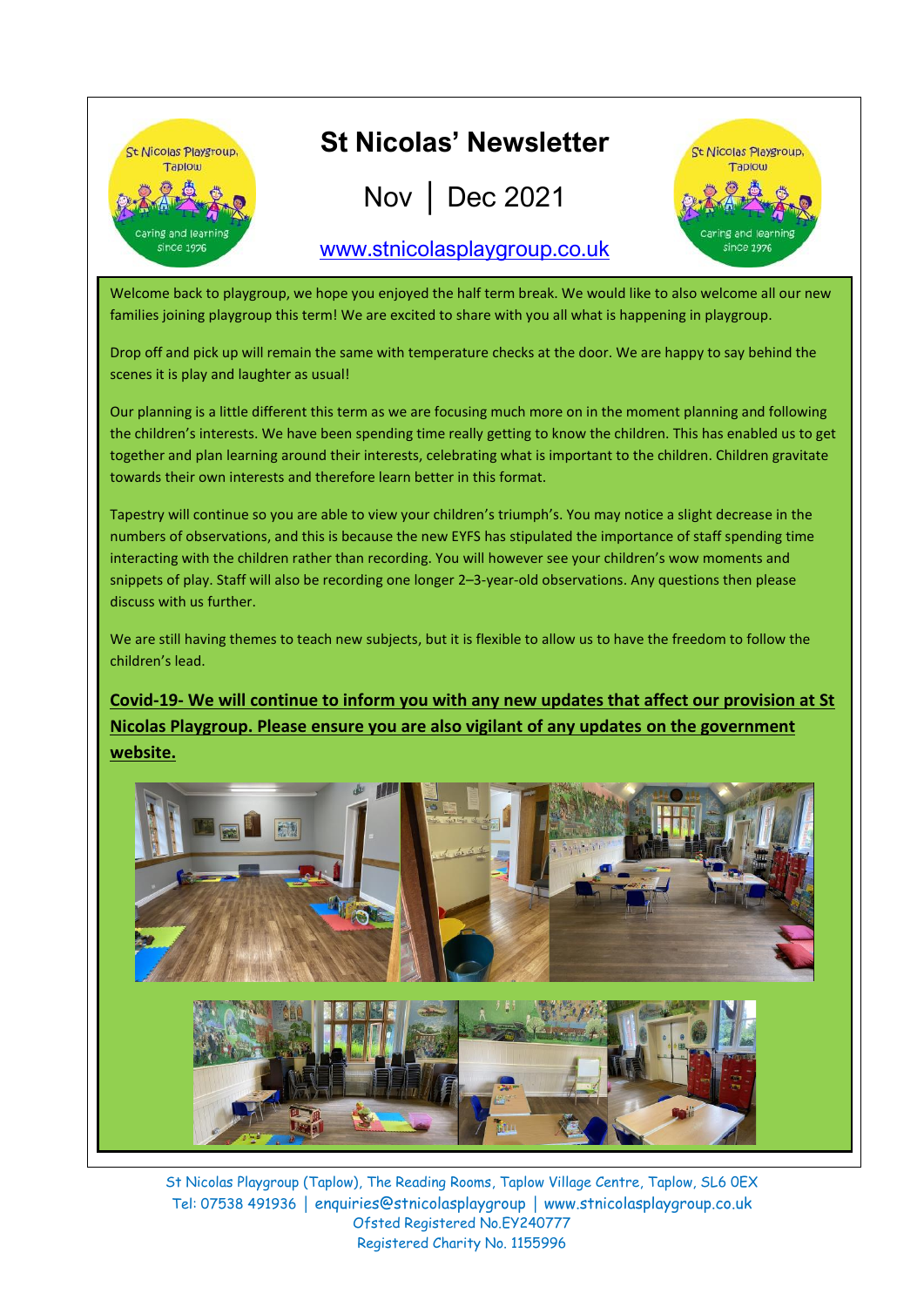#### **WC: 1/11/21 - Bonfire night and Diwali**

To start the term, we will be learning about Bonfire night and fireworks, looking at the firework code and learning about how to keep safe.

We will be making shaving foam fireworks, firework straw paintings and creating a night scene firework picture. We will also be dancing with materials and glow sticks pretending to be fireworks.

There will be a simple firework experiment using water, oil, and food colouring as well as maths activities such as following patterns and counting firework pom poms.

The children will be learning about the festival of Diwali. We will learn about where the festival is celebrated, when it takes place and who takes part. We will talk about what form the celebrations take and tell the story of Ram and Sita, and the triumph of good over evil. An interest table throughout the week will display posters, books, and objects pertinent to the festival of light for the children to look at and touch.

Our crafts will include paper plate divas, rangoli patterns and shaving foam fireworks. For our cooking activity the children will make a traditional Indian sweet or "mitai" called coconut barfi traditionally exchanged at Diwali as well as chocolate firework breadsticks.

On the actual day (4th Nov) Priya will dress up in traditional Indian clothes and do a special circle time when I will light candles, incense, play a prayer and tell the story of Ram and Sita. Please let us know if parents who also celebrate Diwali would like to join us and talk to the children too.

- **Monday 1st Nov - Forest School**
- **Thursday 4th Nov – Get Sports Inspired (£3 and outdoor shoes / wellies if needed).**
- **Friday 10th Sept – Forest School**

#### **WC: 08/11/21 - Remembrance, British values, and world kindness day**

We will be talking about poppies and the meaning of Remembrance Sunday, and we will be busy making poppy pictures. There will be a British Legion poppy appeal box at the hall. We will practice 2-minute silence using a timer on the 11th of November. The children will also visit the memorial at St Nicolas Church. We will also be discussing British values such as decision making, turn taking and sharing. At circle time we will discuss manners and reinforce these values, particularly with self-expression and confidence. We will also explore different celebrations, traditions, and experiences to promote respect and tolerance amongst each other. World kindness day will be incorporated into this. To promote these values throughout the children's play we will be providing activities that involve turn taking and making friendship chains using handprints. We will be thinking of people who are special to us and using the home corner to practice caring for others.

**12th November-Children in need**; For Children in need, we will be asking the children to come in something spotty and will be doing some Pudsey bear arts and crafts. In circle time we will be talking about children who are not as fortunate as ourselves.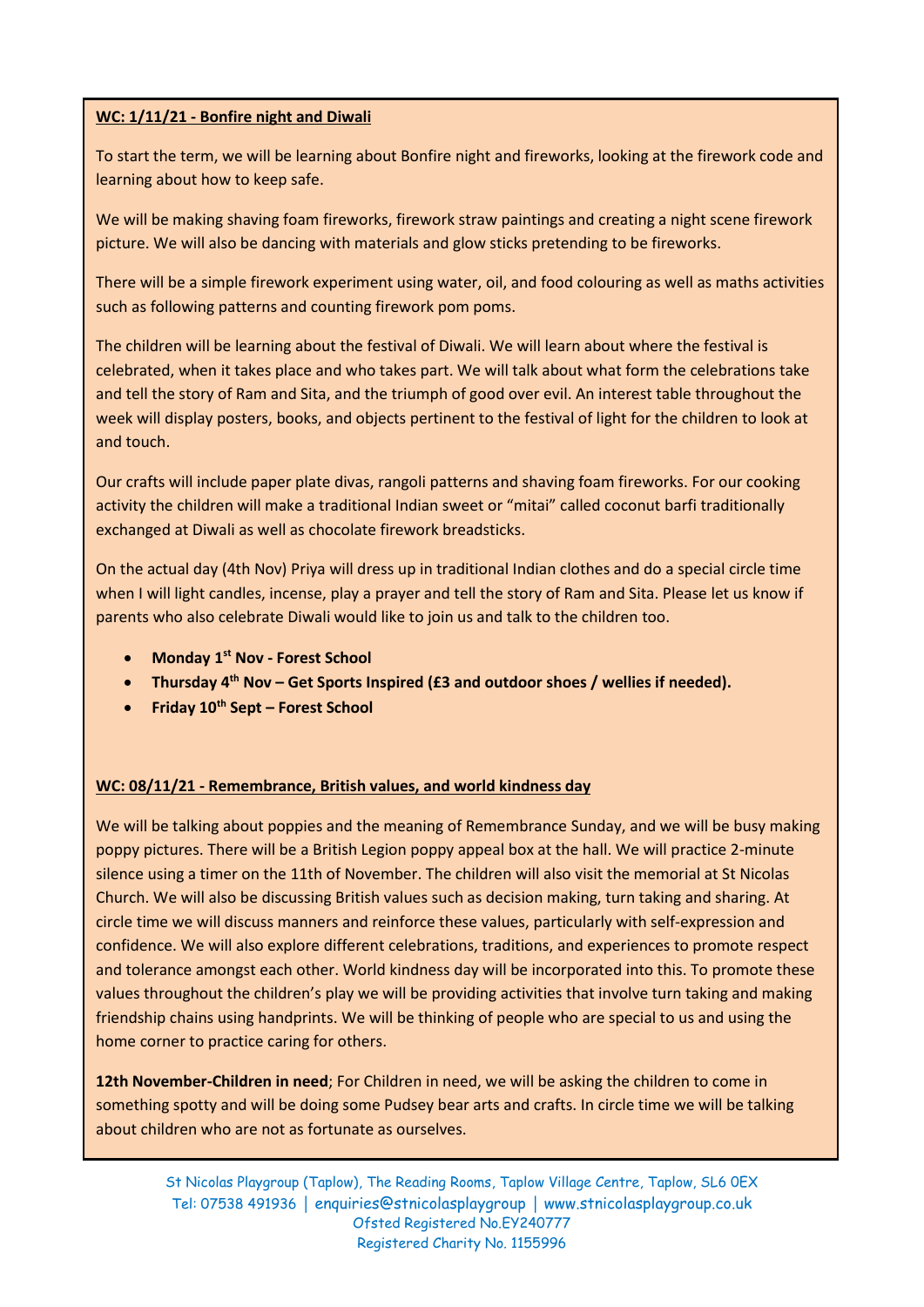- **Monday 8 th Nov- Forest School**
- **Tuesday 9<sup>th</sup> Nov Get Sports Inspired (£3 and outdoor shoes / wellies if needed).**
- **Friday 12th Nov – Forest School**

#### **WC: 15/11/21 - Road safety week**

This week we will be talking about the Police about the work they do. We will be having a visit from the Lollipop Lady and practise crossing the road safely. We will look at pictures of zebra crossings and traffic lights and make our own traffic light biscuits.

As the children love garden play, we will role play crossing the road safely using our ride on toys.

- **Monday 15th Nov – Forest School**
- **Thursday 18th Nov – Get Sports Inspired (£3 and outdoor shoes / wellies if needed).**
- **Friday 19th Nov – Forest School**

#### **WC: 22/11/21 - Disability history month and Hannukah**

This week we will be celebrating Hanukkah. In the craft area we will be developing our maths skills and fine motor skills by playing matching games with candles to create patterns for our menorah. We will be sorting Stars of David in different colours, patterns, and size. We will also be baking Challah bread. Furthermore, we will be copying some Hebrew letters to hang on the wall.

The children will be doing some dreidel dancing to the tune of row row row the boat and pretending to fry doughnuts as oil signifies Hanukkah. This will be done to the song 'I had a little turtle'.

We will have a gift-wrapping station with bows, wrapping paper and boxes and provide a dinner table to lay out a pretend Hannukah feast!

Outdoors we will be making sand temples and will do a science experiment using oil.

For disability month we will be celebrating the differences between us all and thinking about what would make a person disabled. We will teach this through discussion, books, and pictures. We will discuss our senses and play a game to help the children understand what it may be like to be blind by covering their eyes and asking them to use their senses.

We will also be teaching the children more Makaton.

- **Monday 22nd Nov- Forest School**
- **Tuesday 23rd Nov – Get Sports Inspired (£3 and outdoor shoes / wellies if needed).**
- **Friday 26th Nov – Forest School**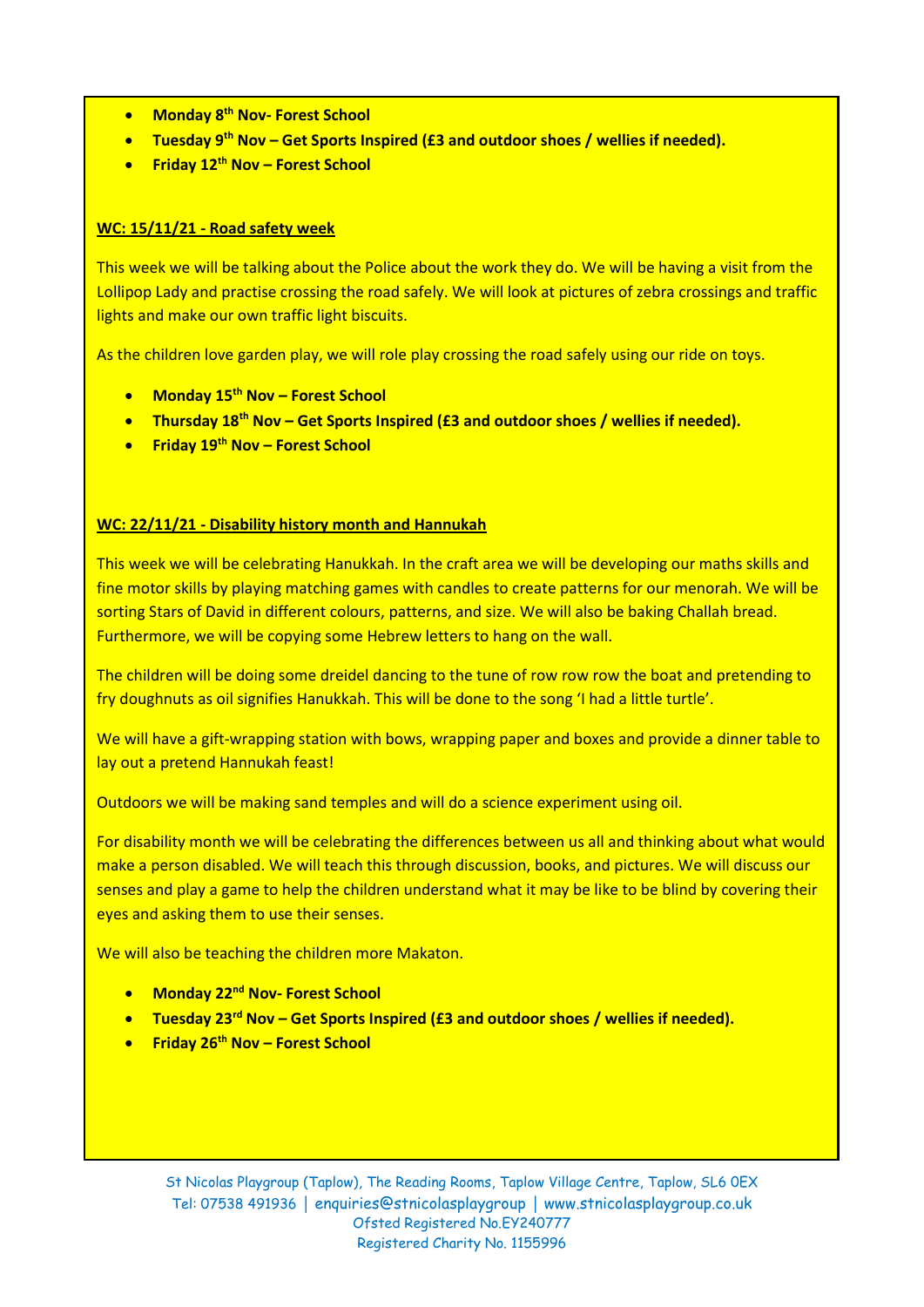#### **WC: 29/11/21; 06/12/21; 13/12/21 - Christmas**

This is the time of year when we start preparing for Christmas. The children will be very busy in the craft corner making lots of Christmas items as well as lots of fun in all areas of playgroup.

There'll be lots of practising of Christmas songs and rehearsals of the Nativity play.

**Thursday 9th December** Christmas party for all children (Time TBC)

**Tuesday 14th December** Nativity play for all children & Christmas Raffle at 10.30am

**Wednesday 15th December** playgroup closes for the holidays.

Yoga, music classes run by playgroup, allotment visits and cooking will be taking place throughout this term.

- **Monday 29th Nov – Forest School**
- **•** Thursday 2<sup>nd</sup> Dec Get Sports Inspired (£3 and outdoor shoes / wellies if needed).
- **Friday 3 rd Dec – Forest School**
- **Monday 6 th Dec – Forest School**
- **•** Tuesday 7<sup>th</sup> Dec Get Sports Inspired (£3 and outdoor shoes / wellies if needed).  **Christmas Party**
- **Friday 10th Dec – Forest School**
- **Monday 13th Dec – Forest School**
- **Tuesday 14th Dec – Nativity & Christmas Raffle**
- **Wednesday 15th Dec – End of Term**

# **15/12/21 -End of term**

**The Playgroup Staff and Committee wish you all a Merry Christmas and a blessed 2022!**

**We look forward to seeing you again after the holidays!**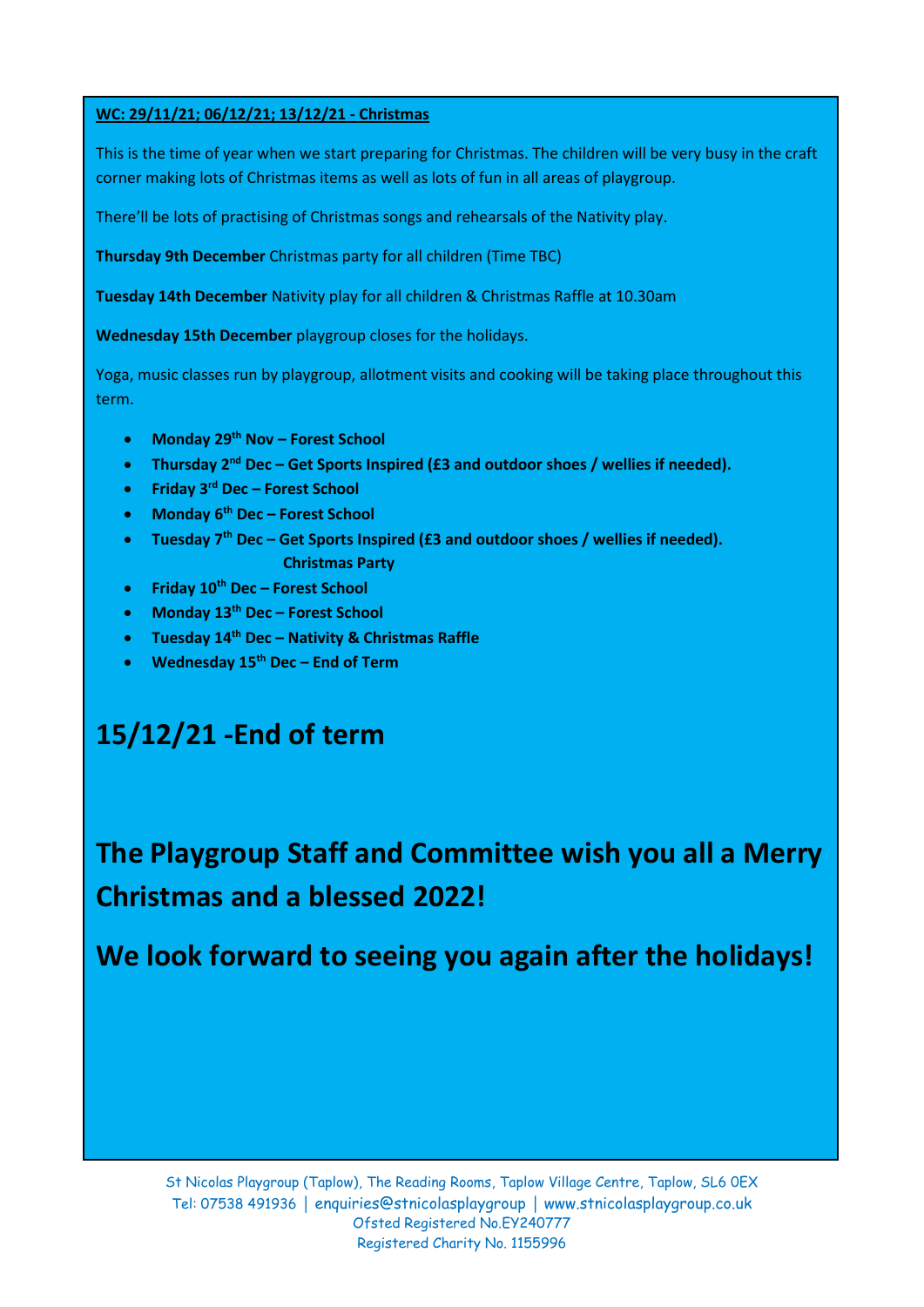#### **End of TERM 15 December 2021, Playgroup opens again on the 5 th of January 2022**

#### **Important notice to Parents:**

- Please make sure all the correct information is given to the playgroup- Allergies, Dietary requirements and Preferences, correct telephone numbers, email addresses, home addresses.
- Due to allergies within the playgroup we ask for lunch boxes to be healthy and Nut FREE, staff will have to provide an alternative for your child if their lunch contains nuts.
- Please remember if you would like to discuss anything with any staff you are welcome to do so, we just ask for a little bit of time around our new routine. If we are not available at our busy period's we will be happy to arrange a time that suits you and your family.
- Sadly we have had to stop sending King Humpty home  $\bigcirc$  but we are thinking of an alternative.
- Mystery reader will not be able to go ahead until further notice.
- Playgroup will be operating as a large bubble together. Playgroup will not close if there is a positive case. However, if there is a positive case of Covid-19 within St Nicolas Playgroup, your child will need to get a PCR test and stay home. Close contacts are advised to get tested, but do not need to isolate. Parents will be informed of positive cases within setting and make an informed decision onwards. We will continue to check children's temperatures as they come into setting.

As guidance changes we will continue to stay up to date and to inform you all when needed. **https://www.gov.uk/coronavirus/education-and-childcare**



St Nicolas Playgroup (Taplow), The Reading Rooms, Taplow Village Centre, Taplow, SL6 0EX Tel: 07538 491936 │ enquiries@stnicolasplaygroup │ www.stnicolasplaygroup.co.uk Ofsted Registered No.EY240777 Registered Charity No. 1155996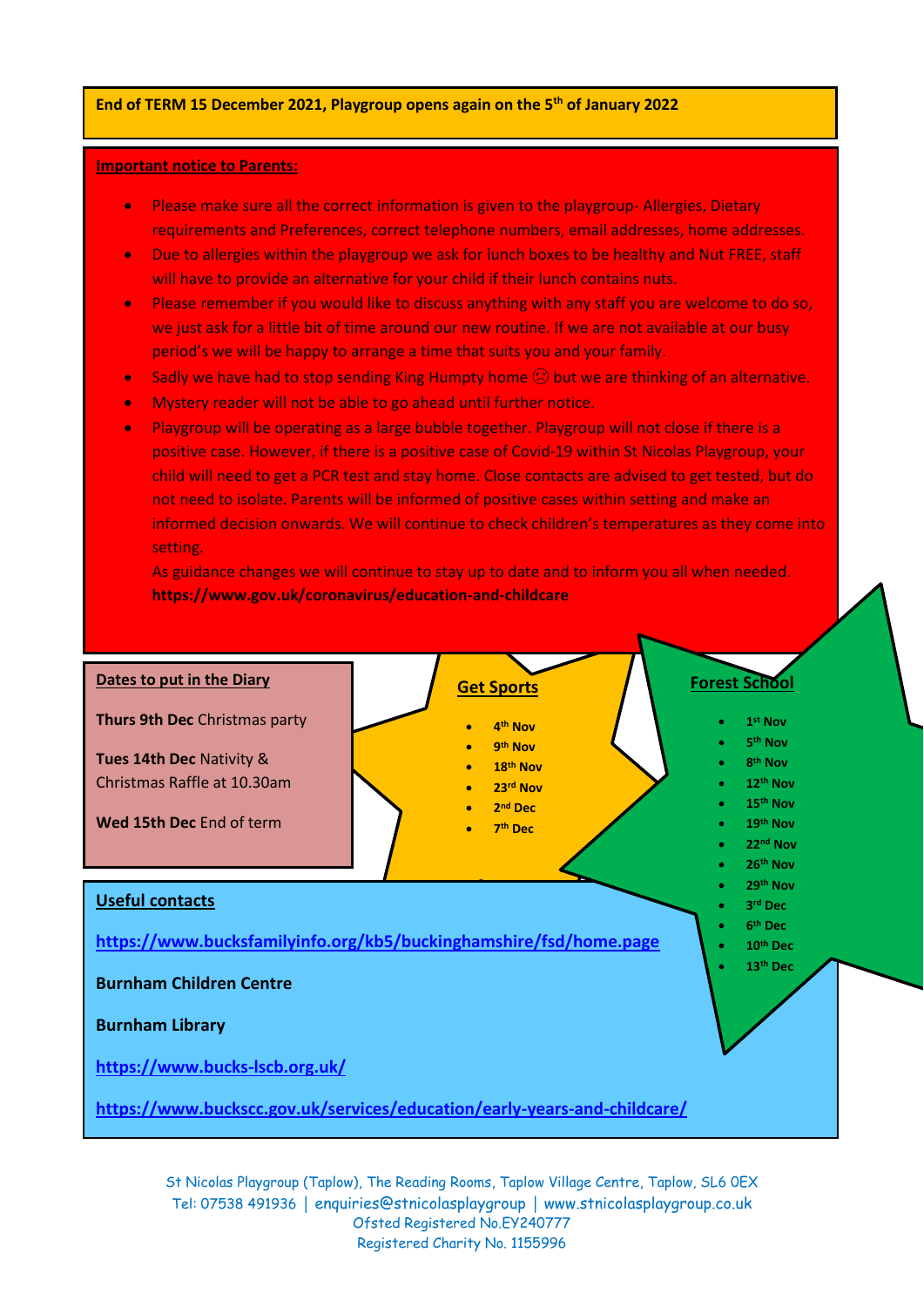#### **Notes to parents:**

#### **Entrance to Playgroup**

 $75.75$  and  $75.75$  cm  $23.7$   $\mu$  or  $23.7$   $\mu$   $25.7$   $\mu$   $25.7$   $\mu$   $25.7$   $\mu$   $25.7$   $\mu$   $25.7$   $\mu$   $25.7$   $\mu$   $25.7$   $\mu$   $25.7$   $\mu$   $25.7$   $\mu$   $25.7$   $\mu$   $25.7$   $\mu$   $25.7$   $\mu$   $25.7$   $\mu$   $25.7$   $\mu$   $25$ Please can we remind you that the door will always be locked while the children are in the building. There is a door bell to the left of the door to ring for access.

#### **Drop off/ Pick Up**

outside. We ask if children can please enter the top room on their own and a staff member will help them wash their hands and put their belongings on their pegs. If a child is struggling to settle there will for Parents to wear a face mask at drop off and pick up and to be mindful of social distancing with other We ask for parents to use our one-way system and keep their distance from each other while queuing be space in the top room for parents to be with their child and also outside to help settle them. We ask families in and outside the building.

At Pick Up, we will bring your child to the middle door with all their belongings.

Staff will use their judgement on the day to help/support parents the best way they can at drop off. If a child is uncontrollably upset for a long period of time we ask for parents to remain with them until handing them over.



(We ask that parents (and any siblings) do not congregate outside playgroup and that they always adhere to the 2m distancing rule).

#### **Parking**

Please parents be considerate when parking and only park in the marked bays in the car park. For the safety of our children we ask that you do not park along the side of the path opposite the school house.

#### **Sickness**

If your child is unwell or will not be attending playgroup please let us know by calling - 07538 491936. Children should not attend the group for 48hrs following the last bout of sickness or diarrhoea. If your child does become unwell with something infectious like chicken pox, please let us know as soon as you can, so that we can warn other parents.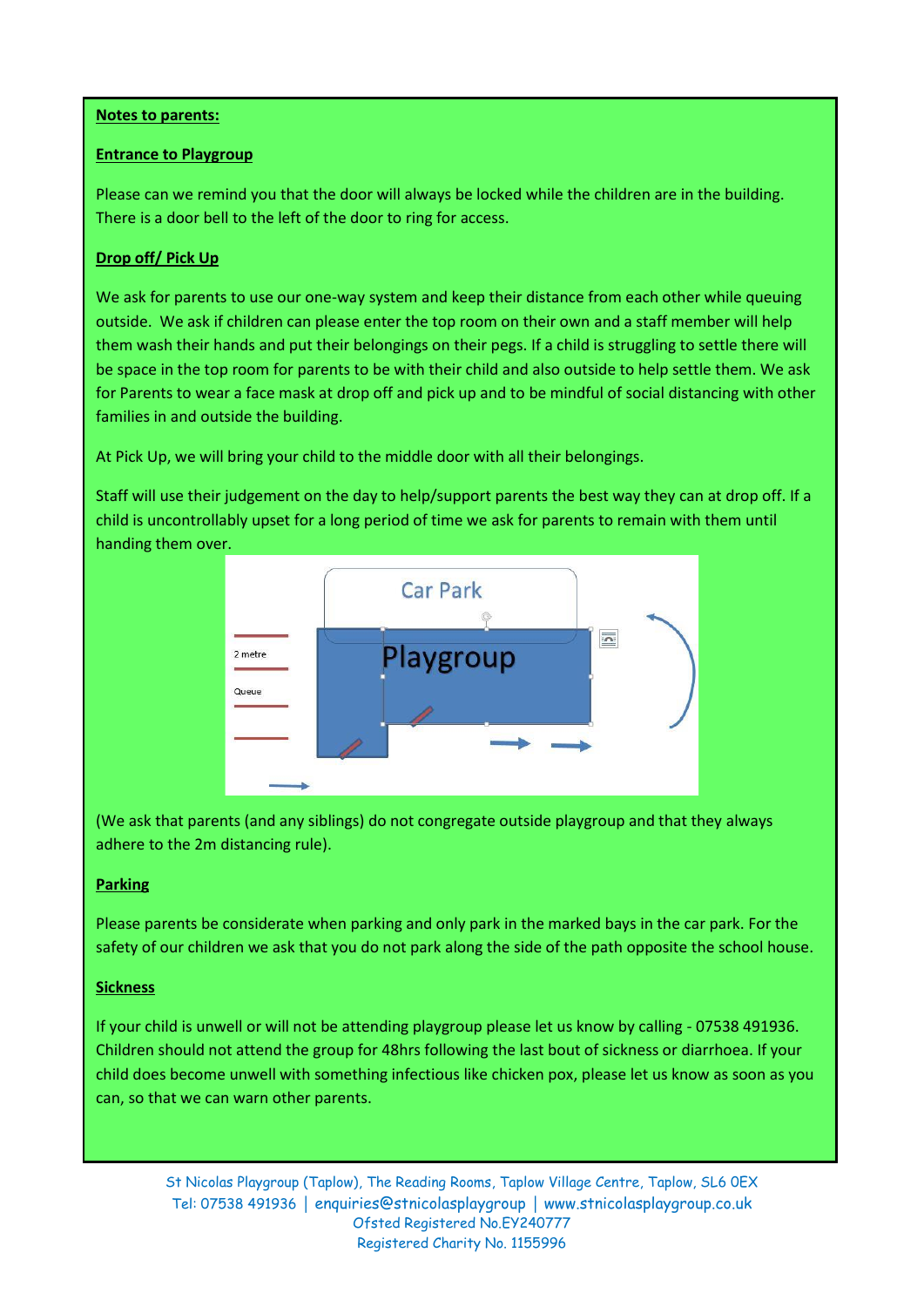Covid-19 related symptoms;

- If your child is ill at playgroup, we will isolate them and ring you immediately to come and collect them. Children will be comforted them. Children will be comforted while we wait for them to be collected.
- Please do not bring your child in if they are not feeling well and need medication. We will be monitoring all children and will ask for them to be collected if we feel they are unwell.
- It goes without saying that the usual procedures of self-isolating must be adhered to if any member of your family displays symptoms of Covid-19. In this situation, a test should be undertaken. If the outcome is negative your child will be able to return to playgroup.
- Likewise, if any member of the group displays symptoms, Government advice is clear that only the person with symptoms should self-isolate in line with Government guidelines.
- In a worst case scenario, if we have a more than two members display symptoms, or children/staff from different groups Playgroup will follow current Government guidelines.

#### **Clothing**

Please ensure all items of your child's clothing is labelled with their name on it. Children often wear the same clothing or items sometimes get left behind at the end of playgroup sessions. We want all children to go home with their things.

#### **Toys and other items**

If your child would like to bring an item into playgroup, please try to link it to the theme for the week. To avoid conflict situations or items just being lost please ensure all but the most essential comfort items stay at home. We will inform parents of special dressing up & show & tell days. Please ensure any items that are brought in have your child's name on it.

#### **Personal Information needs to be up to date**

Please make sure all the correct information is given to the playgroup- Allergies, Dietary requirements and Preferences, correct telephone numbers, email addresses, home addresses. Due to allergies within the playgroup, we ask for lunch boxes to be **Nut FREE**, staff will have to provide an alternative for your child if their lunch contains nuts. We also have a child coming into setting with a serious **banana allergy**, so we ask you to refrain from packing this in your child's lunch box. Please remember if you would like to discuss anything with any staff you are welcome to do so, we just ask for a little bit of time around our new routine. If we are not available at our busy period's we will be happy to arrange a time that suits you and your family.

#### **Website**

The weekly themes for each term and other information about playgroup is available on our website **at www.stnicolasplaygroup.co.uk**

#### **Facebook Page**

Please like and follow us on Facebook, **www.facebook.com/stnicolasplaygroup**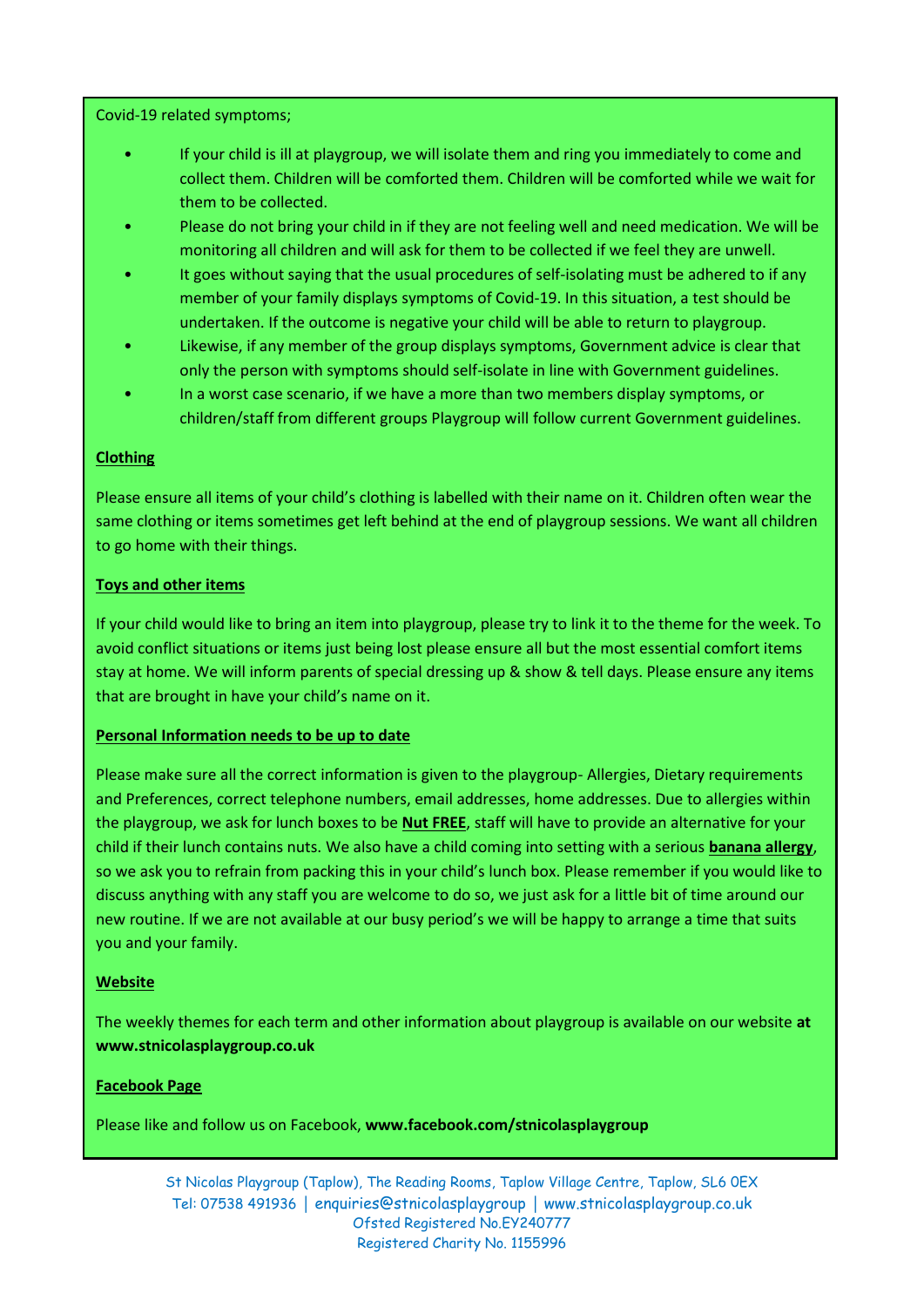## Healthy Lunch Ideas- (Tuesday and Thursday afternoon)

- Cold Pasta/ rice tuna, ham, Tofu, homemade sauce (blended Veg), Falafel, Sweetcorn.
- Sandwiches/wraps
- Crisps alternative- Lentils/chick pea snacks, breadsticks with dip, rice cakes, popcorn.
- Chocolate/sweet treat alternatives- Dried fruit (small amount), choc dipped fruit, oat bars.
- Fruit and Vegetables- Carrot sticks, cucumber sticks, chopped up fruit, etc.

We would like to encourage parents not to send in sweets and crisps and try a healthy alternative instead  $\odot$ 

Reference from BBCgoodfood.com

# Oral Health support for Parents

It is now a requirement for Nursery settings to support parents and children with Oral Health. Due to our sessions being shorter and our facilities not easily accessible for independent brushing. We will encourage children through play to look after their teeth and the importance of brushing teeth.

Here are some things to consider that may help with your child's oral health:

- Re-thinking some foods Children eat: Raisins are just as bad for teeth as chocolate. They stick to children's teeth and contain sugar.
- Playing a 2-minute sound/music: children stop brushing when it's stopped
- Watching videos
- Picking their own toothbrush and toothpaste

# **What's going on at Playgroup?**

**Garden/Nature Club/ Allotments** - Will be weekly looking after our garden plot and allotments. We will be

teaching the children how to have fun and love looking after our environment.

**Sport-** Get Sports Inspired- Will attend weekly alternating Tuesday and Thursday.

**Music-** Under review, usually on a Wednesday.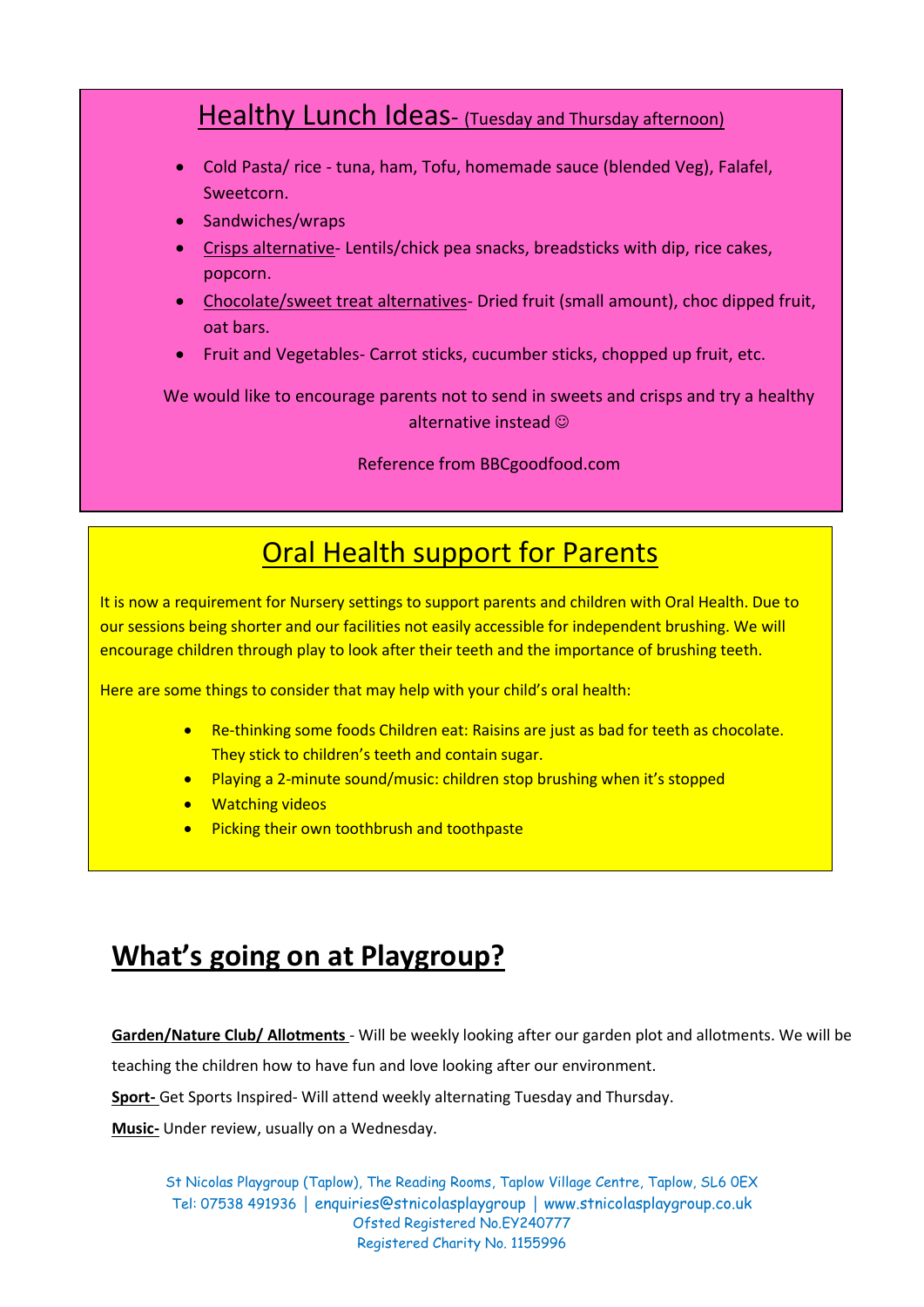**Show and Tell-** If your child would like to bring an item into playgroup for show and tell they are welcome to, please try to link it to the theme for the week. To avoid conflict situations or items just being lost please ensure all but the most essential comfort items stay at home. We will inform parents of special dressing up & show & tell days. Please ensure any items that are brought in have your child's name on it.

**Priory Gardens**- We will be taking a weekly visit to the Priory Gardens, we understand Children attend different days therefore we will be changing the day on a weekly basis. Please ensure your children have appropriate clothing and shoes. We will be carrying out different activities at the priory garden, some include mud painting, insect spotting, and listening games.

**Forest School**- Following on from the information sent out, we will be operating forest School on Mondays and Fridays at the Old Priory Gardens with Mimi and Gerard from Wild Wood Rangers.

**Butterfly and Caterpillar groups**- We will continue to do a separate group for the different ages and stages of our children, these will be carried out daily. The activities will sometimes link to our theme or we may carry out activities that we feel is an area we need to concentrate on with our children.

**King Humpty**- Our take home teddy, King Humpty will be ready to take home. He has had a quiet summer and cannot wait to start having fun with the children. All children will get a chance to take King Humpty home during their time with us at playgroup.

**Letters and Sounds**- we will start focusing more on letters and sounds from September. Letters and sounds is a phonic resource which is recommended to us by Buckinghamshire county council. It was published by the Department for Education and skills in 2007. Letters and Sounds aims to build children's speaking and listening skills in their own right as well as to prepare children for learning to read by developing their phonic knowledge and skills.

**Scrap Book**- Each child will be provided with a scrap book to take home and return to playgroup weekly to share different drawings, events and activities that happen between home and playgroup.

**Risky Play**- From this term we will be allowing some more risk opportunities in some of the children's activities, this will be slowly introduced and only carried out with the correct supervision. The children will also wear the correct clothing that is needed, provided by playgroup. Children already carry out risk play without realising by running a little faster, jumping from a higher platform, balancing without support, we will like to continue this and introduce other ways children can take risks and explore.

**Borrow a Book**- From this term we will have the option of 'borrow a book' Within the nursery we have a basket full of exciting stories that children love to share with members of staff. We recognise the importance of sharing stories and the benefits this has on children's learning as well as a perfect opportunity to share some quality time with a child. At the end of the session the children can choose a book to take home, we kindly ask parents if they can ensure they sign the book out so we can keep track. Please look after our books so other children can also benefit from them to take home and return a week later.

St Nicolas Playgroup (Taplow), The Reading Rooms, Taplow Village Centre, Taplow, SL6 0EX Tel: 07538 491936 │ enquiries@stnicolasplaygroup │ www.stnicolasplaygroup.co.uk Ofsted Registered No.EY240777 Registered Charity No. 1155996